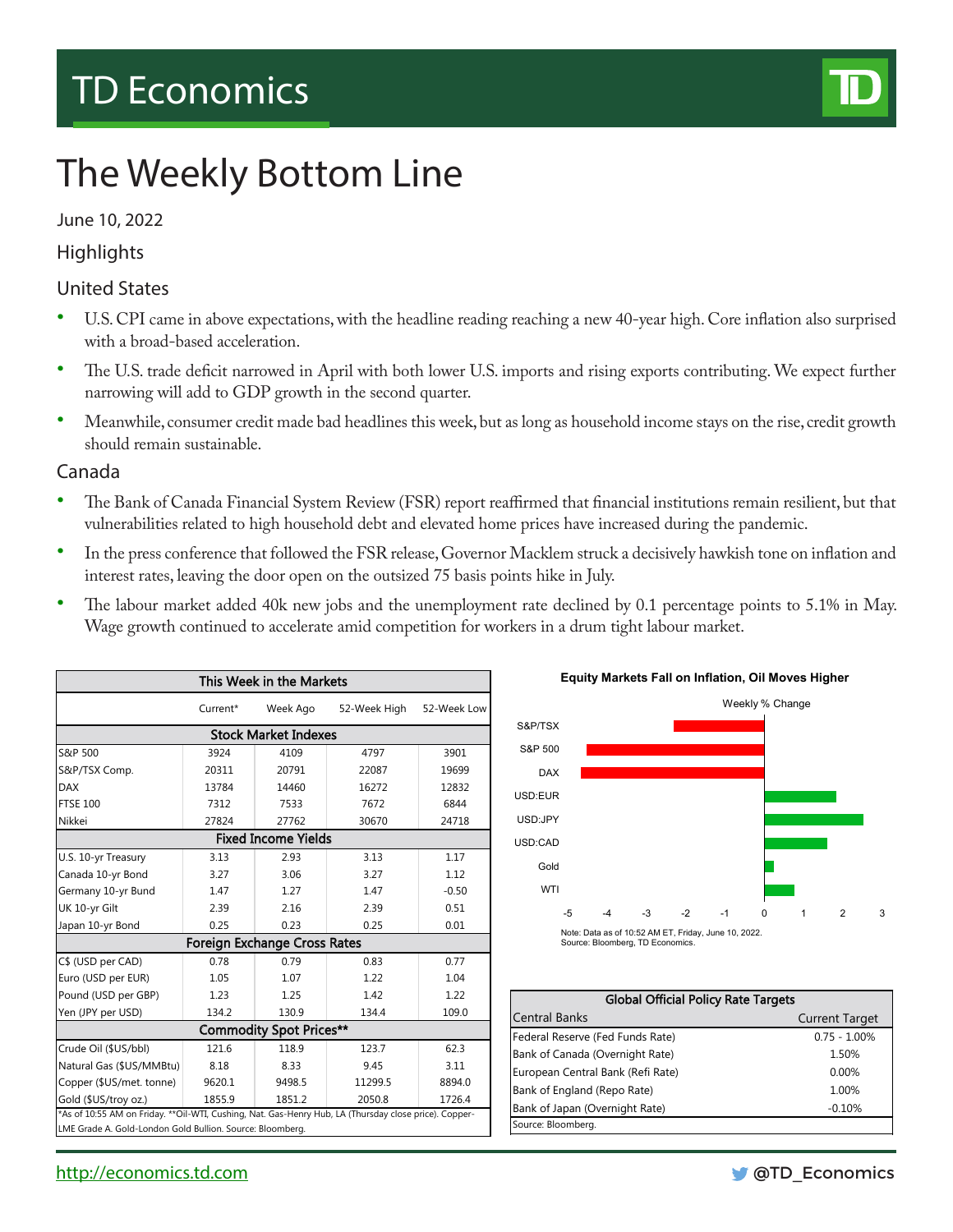

### U.S. - The Good, the Bad and the Ugly

Market anticipation built through the week for Friday's CPI data release. Inflation came in above expectations and markets reacted by ratcheting up their expectations for rate hikes. Financial markets have now priced in three consecutive 50 basis-point hikes, starting with next Wednesday's FOMC decision. The 10-Year Treasury yield jumped seven basis points on the news, finishing the week 18 basis points higher at 3.11% (at the time of writing). Equity markets' timid attempts to regain their footing early in the week came crashing down Friday, as Thursday's sell-off intensified.

Indeed, "ugly" seems like an appropriate epithet for May's [CPI print.](https://economics.td.com/us-cpi) Energy prices pushed the headline print to a new 40-year high. Since May, the nationwide average retail gasoline price has continued to rise and is likely to reach \$5 per gallon in the coming days. This will keep the headline reading elevated in June. Food prices also continued to accelerate, adding to the headline print.

Excluding energy and food, May's month-on-month core inflation matched the April's reading. What came as a surprise was an acceleration in core goods inflation. In turn, core services inflation, which tends to be stickier and less volatile, decelerated only slightly remaining above last year's average (Chart 1). This suggest that core inflation – the main yardstick for monetary policy– is not coming down to a level the Fed would like it to be at any time soon. What's needed is a further easing in demand, particularly for goods, to lower price pressures. Since some retailers are starting to discount their merchandise



**Chart 1: Prices Paid for Services Continue to** 



in the wake of excessive inventories, we expect pressures there to ease in the coming months.

Some good news came from trade data. The U.S. trade deficit narrowed in April to \$87.1 from a record of \$107.7 billion in March. Over the past two years demand for imported goods outweighed the value of American exports, contributing to a significant wedge in the trade balance, but this week's report delivered a snapback, providing some evidence of declining demand for imported items. Meanwhile, exports of goods and services expanded. Trade data is quite volatile and it's possible to see it zag after the current zig, but we think the recent report portends a reversal of the two-year trend, and we will see the gap narrowing further, adding to GDP growth in the second quarter.

Meanwhile, consumer credit made bad headlines this week as it expanded by \$38.1 billion in April after an already sizeable increase in March. This increase suggests that consumers are relying more on credit for their purchases, which could become a burden should they face trouble repaying this debt. Zooming in on details, however, much of this growth was due to an acceleration in revolving credit, which has only just recovered to its prepandemic level(Chart 2). This conincides with a normalization in spending on discretionary services, such as in-person entertainment and travel, which are usually financed by revolving credit, such as credit cards. As long as household income stays on the rise, credit growth should

Maria Solovieva, CFA, Economist | 416-380-1195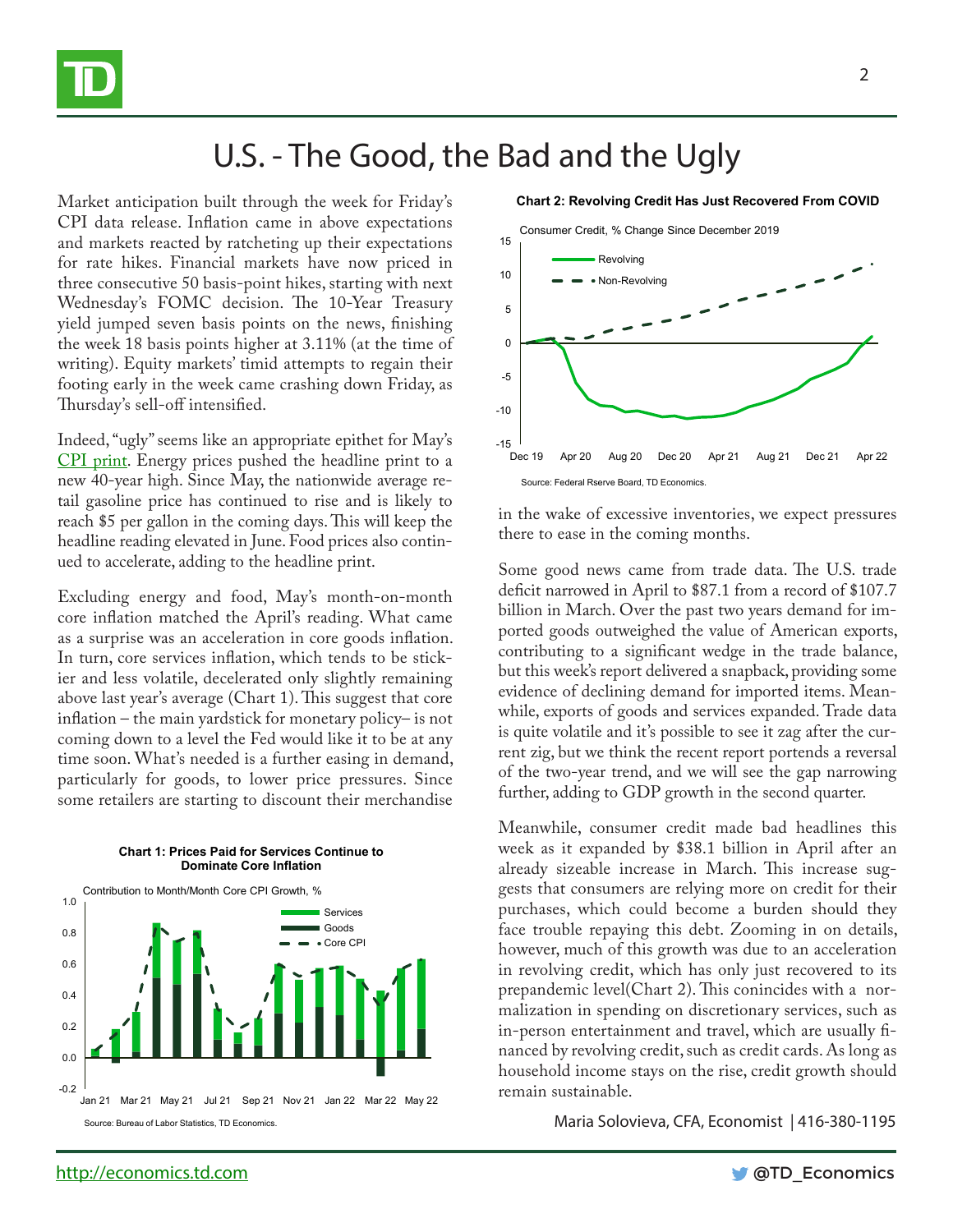

## Canada - The Rising Stakes of Rising Rates

May's jobs data and The Bank of Canada Financial System Review (FSR) made for an eventful week in Canada. Thursday's FSR report offered an update on key risks to Canada's financial system. While maintaining that financial institutions remain resilient, the Bank sounded more concerned about elevated household debt and home prices, stating that those vulnerabilities have worsened. In particular, many Canadians have taken out mortgages which are large relative to their income during the pandemic, often by taking advantage of ultra-low variable rates (Chart 1). These borrowers are more vulnerable to higher interest rates, an income shock or a house price correction.

BoC Governor Macklem and Senior Deputy Governor Rogers's comments at the press conference accompanying the report's release made headlines. Macklem struck a decisively hawkish tone stating that they are "not going to sleep easy until Canadians can stop worrying about inflation" and that "the likelihood that the rate will need to go to the top of the 2-3% range or possibly somewhat above it … has increased."

The governor also stated that the economy was overheating. Indeed, May's jobs report supported the notion that the Canadian economy is operating beyond full employment (Chart 2). Canada saw a net gain of 40k jobs, record low unemployment and rising wages in May's labour force survey. While rising employment and wages are helping to ease the drag of inflation on household finances, they

**Chart 1: The Share of Highly Indebted Mortgage** 



4 6 8  $10$ 12 14  $\frac{0}{2016}$ 1 2 3 4 2016 2017 2018 2019 2020 2021 2022 Expected Wage Change in the Next Year (LHS) Unemployment Rate (RHS) Expected Wage Growth, % Change Unemployment Rate, % **Chart 2: Tight Labour Market Pushing Wages Higher**

are also adding more fire to domestic demand, complicating the job for the BoC. As a result, the jobs report further adds to the speculation of even higher interest rates, with short-term bond yields moving higher today.

Source: CFIB, Statistics Canada, TD Economics.

The Bank is working hard to convince consumers and businesses that it will be able rein in inflation before higher inflation expectations become firmly entrenched. But, keeping inflation expectations anchored might not be easy while gasoline prices set new records (up a few cents from last week and 56% from a year ago) and food prices remain elevated. According to the survey conducted by Statistics Canada, Canadians are feeling higher food and energy costs acutely: 43% answered that food was the area where they were most affected by rising prices in the last six months, while 32% said it was transportation.

All in all, this week's developments suggest that the BoC is leaving the door open for an outsized 75 basis point hike in July, particularly if the incoming data shows that inflation and inflation expectations continue to drift higher. However, while the Bank might be eager to stomp out inflation, two years of ultra-low interest rates have allowed vulnerabilities to build up. As a result, reining in inflation while at the same time achieving a soft landing now becomes a "delicate" act.

Ksenia Bushmeneva, Economist | 416-308-7392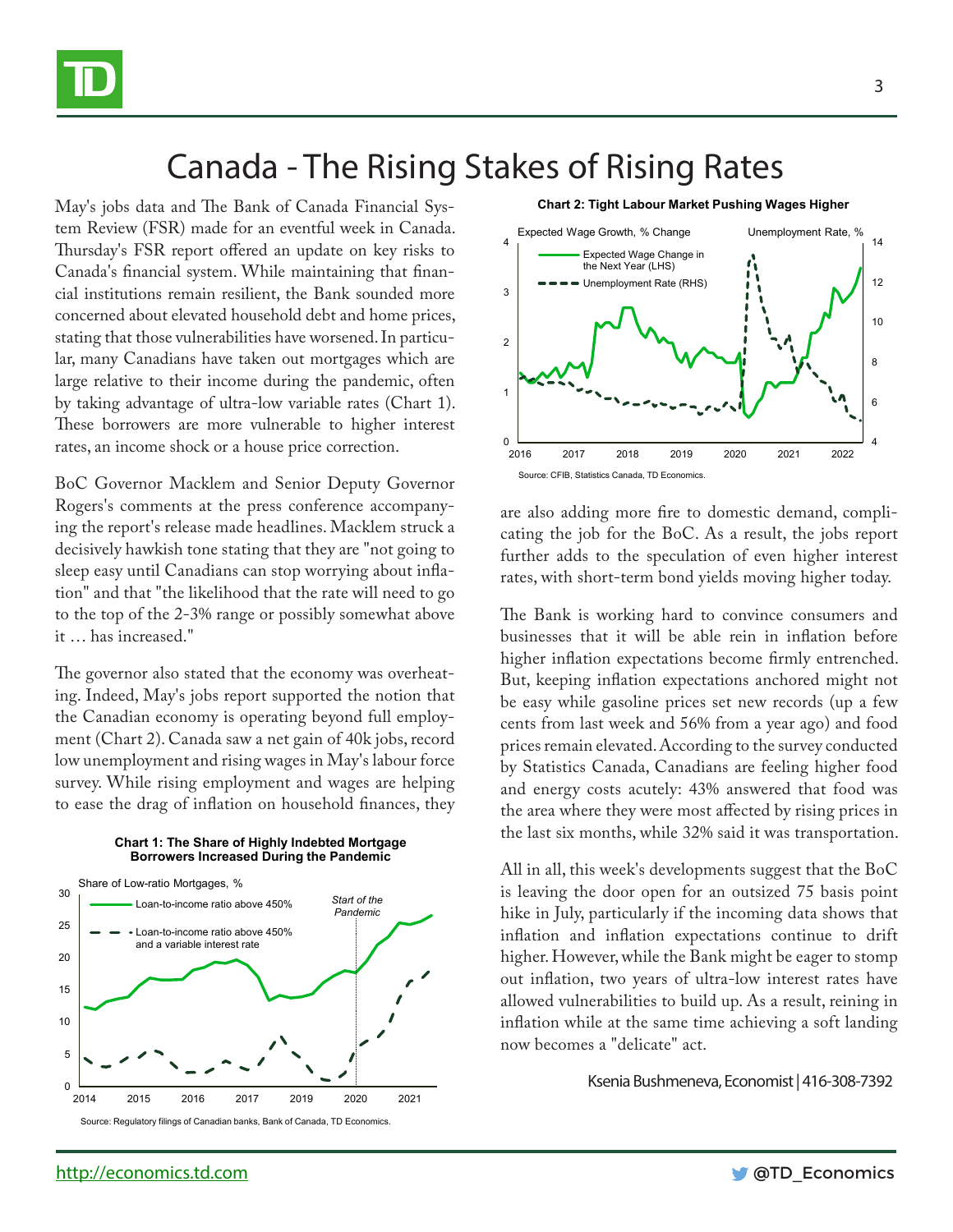

| Recent Key Economic Indicators: Jun 6 - 10, 2022 |    |                                         |                           |               |                |          |  |  |
|--------------------------------------------------|----|-----------------------------------------|---------------------------|---------------|----------------|----------|--|--|
| Release<br>Date                                  |    | <b>Economic Indicator/Event</b>         | Data for<br><b>Period</b> | <b>Units</b>  | <b>Current</b> | Prior    |  |  |
| <b>United States</b>                             |    |                                         |                           |               |                |          |  |  |
| Jun 7                                            |    | Trade Balance                           | Apr                       | <b>Blns</b>   | $-87.1$        | $-109.8$ |  |  |
| Jun 8                                            |    | <b>Wholesale Trade Sales</b>            | Apr                       | $M/M$ % Chg.  | 0.7            | 1.8      |  |  |
| Jun 9                                            |    | Initial Jobless Claims                  | Jun 4                     | Thsd          | 229.0          | 202.0    |  |  |
| <b>Jun 10</b>                                    |    | <b>Consumer Price Index</b>             | May                       | M/M % Chg.    | 1.0            | 0.3      |  |  |
| <b>Jun 10</b>                                    |    | Consumer Price Index                    | May                       | Y/Y % Chg.    | 8.6            | 8.3      |  |  |
| <b>Jun 10</b>                                    |    | Consumer Price Index Ex Food and Energy | May                       | M/M % Chg.    | 0.6            | 0.6      |  |  |
| <b>Jun 10</b>                                    |    | Consumer Price Index Ex Food and Energy | May                       | Y/Y % Chg.    | 6.0            | 6.2      |  |  |
|                                                  |    | Canada                                  |                           |               |                |          |  |  |
| Jun 7                                            |    | International Merchandise Trade         | Apr                       | <b>Blns</b>   | 1.5            | 2.3      |  |  |
| <b>Jun 10</b>                                    |    | Net Change in Employment                | May                       | Thsd          | 39.8           | 15.3     |  |  |
| <b>Jun 10</b>                                    |    | Unemployment Rate                       | May                       | $\%$          | 5.1            | 5.2      |  |  |
| International                                    |    |                                         |                           |               |                |          |  |  |
| Jun 7                                            | JN | Gross Domestic Product Annualized SA    | 1Q                        | $Q/Q$ % Chg.  | $-0.5$         | $-1.0$   |  |  |
| Jun 8                                            | EZ | Employment                              | 10                        | Y/Y % Chg.    | 2.9            | 2.6      |  |  |
| Jun 8                                            | F7 | <b>Gross Domestic Product SA</b>        | 10                        | Y/Y % Chg.    | 5.4            | 5.1      |  |  |
| Jun 9                                            | EZ | <b>ECB Main Refinancing Rate</b>        | Jun 9                     | $\frac{0}{0}$ | 0.00           | 0.00     |  |  |
| Jun 9                                            | CН | <b>Consumer Price Index</b>             | May                       | Y/Y % Chg.    | 2.1            | 2.1      |  |  |
| Source: Bloomberg, TD Economics.                 |    |                                         |                           |               |                |          |  |  |

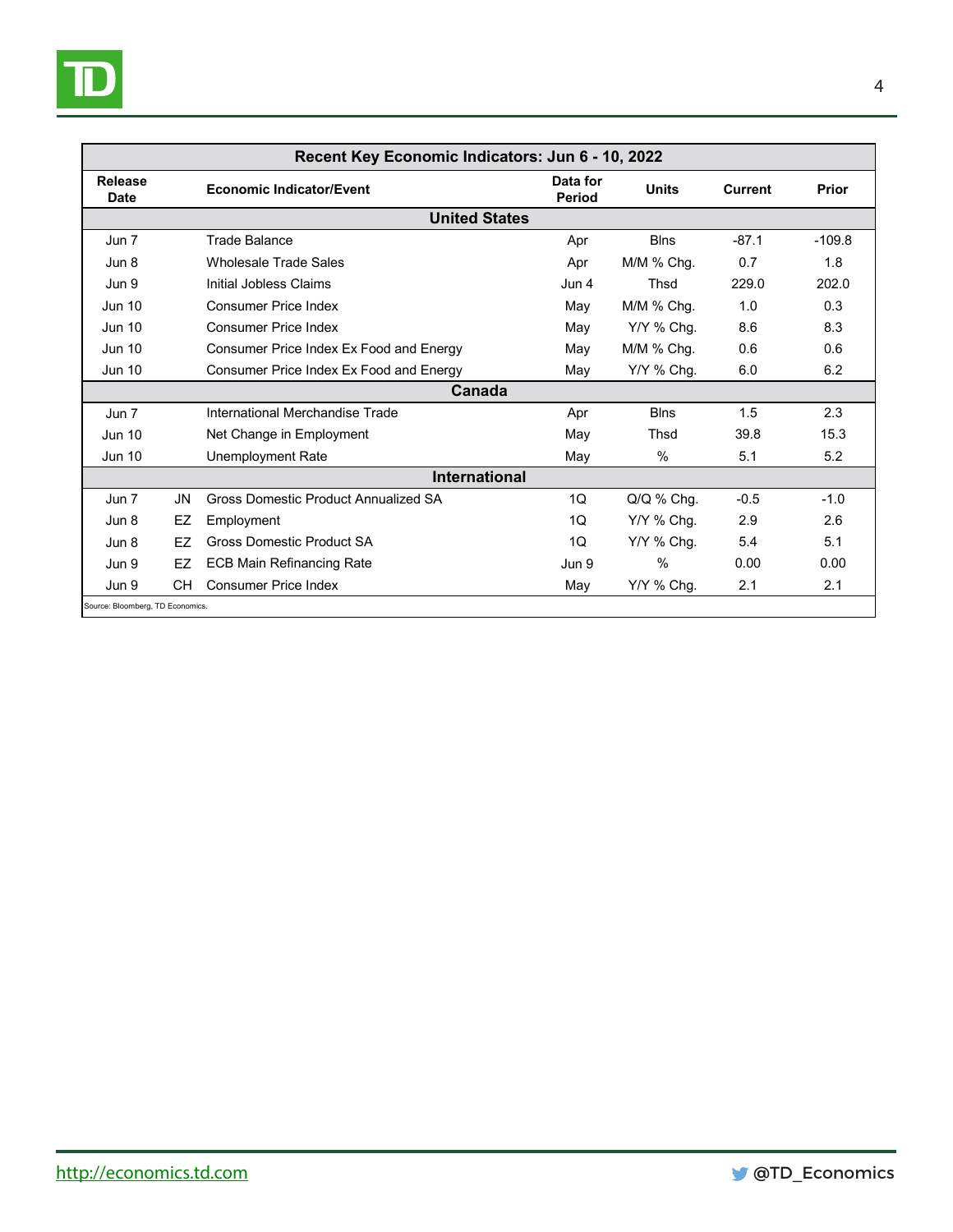

| Upcoming Economic Releases and Events: Jun 13 - 17, 2022 |       |  |                                                         |                    |              |                              |                    |  |
|----------------------------------------------------------|-------|--|---------------------------------------------------------|--------------------|--------------|------------------------------|--------------------|--|
| <b>Release</b><br><b>Date</b>                            | Time* |  | <b>Economic Indicator/Event</b>                         | Data for<br>Period | Units        | <b>Consensus</b><br>Forecast | <b>Last Period</b> |  |
| <b>United States</b>                                     |       |  |                                                         |                    |              |                              |                    |  |
| <b>Jun 13</b>                                            | 14:00 |  | Fed's Brainard Discusses Community Reinvestment Act     |                    |              |                              |                    |  |
| <b>Jun 14</b>                                            | 6:00  |  | <b>NFIB Small Business Optimism</b>                     | May                | Index        | 93.0                         | 93.2               |  |
| <b>Jun 14</b>                                            | 8:30  |  | PPI Ex Food and Energy                                  | May                | $M/M$ % Chg. | 0.6                          | 0.4                |  |
| <b>Jun 14</b>                                            | 8:30  |  | PPI Final Demand                                        | May                | M/M % Chg.   | 0.8                          | 0.5                |  |
| <b>Jun 15</b>                                            | 8:30  |  | <b>Empire Manufacturing</b>                             | Jun                | Index        | 3.0                          | $-11.6$            |  |
| <b>Jun 15</b>                                            | 8:30  |  | <b>Retail Sales Advance</b>                             | May                | M/M % Chg.   | 0.2                          | 0.9                |  |
| <b>Jun 15</b>                                            | 8:30  |  | Retail Sales Ex Auto and Gas                            | May                | M/M % Chq.   | 0.5                          | 1.0                |  |
| <b>Jun 15</b>                                            | 10:00 |  | <b>Business Inventories</b>                             | Apr                | M/M % Chg.   | 1.2                          | 2.0                |  |
| <b>Jun 15</b>                                            | 10:00 |  | <b>NAHB Housing Market Index</b>                        | Jun                | Index        | 68.0                         | 69.0               |  |
| <b>Jun 15</b>                                            | 14:00 |  | FOMC Rate Decision (Upper Bound)                        | <b>Jun 15</b>      | %            | 1.50                         | 1.00               |  |
| <b>Jun 15</b>                                            | 14:00 |  | Interest on Reserve Balances Rate                       | <b>Jun 16</b>      | $\%$         |                              | 0.9                |  |
| <b>Jun 15</b>                                            | 14:30 |  | Fed Chair Holds Press Conference Following FOMC Meeting |                    |              |                              |                    |  |
| <b>Jun 16</b>                                            | 8:30  |  | <b>Building Permits</b>                                 | May                | Thsd         | 1790.0                       | 1823.0             |  |
| <b>Jun 16</b>                                            | 8:30  |  | <b>Housing Starts</b>                                   | May                | Thsd         | 1714.0                       | 1724.0             |  |
| <b>Jun 16</b>                                            | 8:30  |  | Initial Jobless Claims                                  | <b>Jun 11</b>      | Thsd         |                              | 229.0              |  |
| <b>Jun 17</b>                                            | 8:45  |  | Powell Makes Welcoming Remarks at Dollar Conference     |                    |              |                              |                    |  |
| Jun 17                                                   | 9:15  |  | <b>Capacity Utilization</b>                             | May                | %            | 79.3                         | 79.0               |  |
| <b>Jun 17</b>                                            | 9:15  |  | <b>Industrial Production</b>                            | May                | M/M % Chg.   | 0.5                          | 1.1                |  |
| <b>Jun 17</b>                                            | 9:15  |  | Manufacturing (SIC) Production                          | May                | M/M % Chg.   | 0.4                          | 0.8                |  |
|                                                          |       |  | Canada                                                  |                    |              |                              |                    |  |
| <b>Jun 14</b>                                            | 8:30  |  | <b>Manufacturing Sales</b>                              | Apr                | M/M % Chg.   | ÷,                           | 2.5                |  |
| <b>Jun 15</b>                                            | 8:15  |  | <b>Housing Starts</b>                                   | May                | Thsd         |                              | 267.3              |  |
| <b>Jun 15</b>                                            | 9:00  |  | <b>Existing Home Sales</b>                              | May                | M/M % Chg.   |                              | $-12.6$            |  |
| <b>Jun 16</b>                                            | 8:30  |  | <b>Wholesale Trade Sales</b>                            | Apr                | M/M % Chg.   |                              | 0.3                |  |
| Jun 17                                                   | 8:30  |  | <b>Industrial Product Price</b>                         | May                | M/M % Chg.   | -                            | 0.8                |  |
| <b>International</b>                                     |       |  |                                                         |                    |              |                              |                    |  |
| <b>Jun 13</b>                                            | 2:00  |  | UK Monthly Gross Domestic Product (3M/3M)               | Apr                | M/M % Chg.   | 0.4                          | 0.8                |  |
| <b>Jun 14</b>                                            | 2:00  |  | UK ILO Unemployment Rate 3 Months                       | Apr                | $\%$         | 3.6                          | 3.7                |  |
| Jun 14                                                   |       |  | 22:00 CH Retail Sales                                   | May                | Y/Y % Chg.   | $-7.1$                       | $-11.1$            |  |
| Jun 14                                                   |       |  | 22:00 CH Surveyed Jobless Rate                          | May                | %            | 6.1                          | 6.1                |  |
| <b>Jun 16</b>                                            | 7:00  |  | UK Bank of England Bank Rate                            | <b>Jun 16</b>      | %            | 1.25                         | 1.00               |  |
| Jun 16-17                                                |       |  | JN BOJ Policy Balance Rate                              | <b>Jun 17</b>      | %            | $\overline{\phantom{a}}$     | $-0.10$            |  |
| <b>Jun 17</b>                                            | 2:00  |  | UK Retail Sales Ex Auto Fuel                            | May                | Y/Y % Chg.   | $-4.8$                       | $-6.1$             |  |
| Jun 17                                                   | 5:00  |  | EZ Consumer Price Index                                 | May                | Y/Y % Chg.   | 8.1                          | 7.4                |  |
| *Eastern Standard Time. Source: Bloomberg, TD Economics. |       |  |                                                         |                    |              |                              |                    |  |